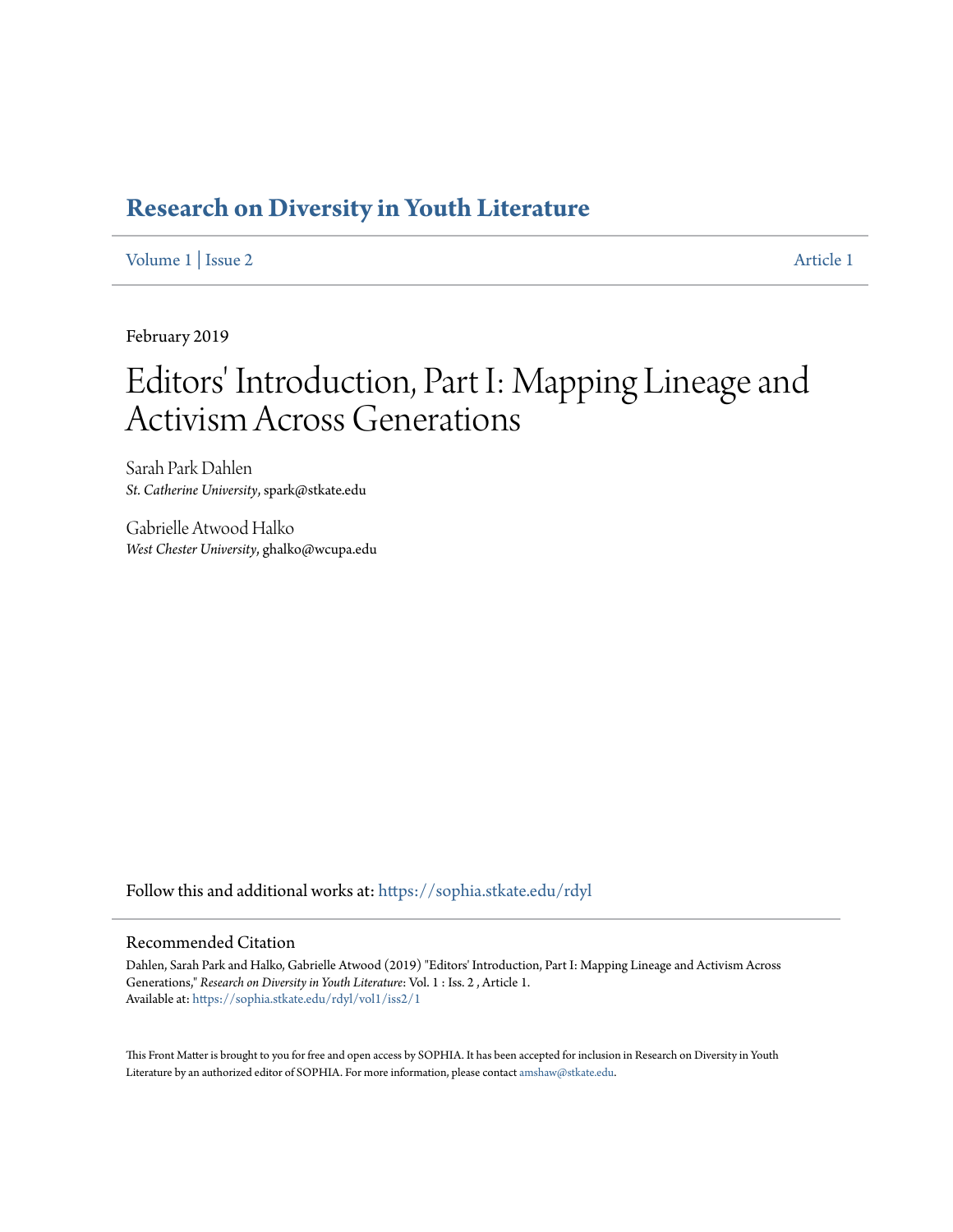We begin this co-editors' introduction with a word of gratitude for the incredible support and enthusiasm we received in response to *Research on Diversity in Youth Literature* (*RDYL*) 1.1. Since the journal's launch in June 2018, readers from 249 institutions in 55 countries have downloaded our essays over 2,700 times. Gabrielle Atwood Halko and Sarah Park Dahlen have spoken about *RDYL* at the Children's Literature Association annual conference (San Antonio, TX) and the University of New Mexico's Eleventh Annual Mentoring Conference. Over 100 posters of "The Reading Tree," the beautiful artwork that Maya Christina Gonzalez created for our first issue, now hang in libraries, offices, classrooms, and homes throughout the United States and beyond. We are heartened by the reception to this artwork and have dedicated the proceeds of poster sales to funding future cover artists. Thank you writers, reviewers, readers, board members, artists, institutions, and collective community for supporting us through our first year.

In this issue of *Research on Diversity in Youth Literature*, we are pleased to share essays addressing a wide range of topics in youth literature. They are diverse in terms of content, scope, and methodology. In various ways, they engage with questions of lineage, looking at how scholars, practitioners, and children's book creators today build on the works of those who have gone before. As newer generations of female children's librarians looked to their "foremothers" for wisdom (as Betsy Hearne noted in 1999), the essayists in this issue address the ways in which earlier generations of book people (writers, illustrators, librarians) influence the works that were/are to come after.

Looking back to the early twentieth century, Lettycia Terrones traces the activist work of three Latina librarians through multiple generations. While scholars such as Marilisa Jiménez-García have chronicled the work of children's librarian Pura Belpré, in "Tracing Activist Genealogies in Latina Children's Librarianship" Terrones extends her scholarship by mapping Belpré's activist work over the decades and writes about how later children's librarians - Oralia Garza de Cortés and Sandra Ríos Balderrama - continue to carry on her commitment to diversifying children's literature, particularly in regards to books depicting Latinx communities. The establishment of the Pura Belpré Award serves as an important marker, but it is not a

1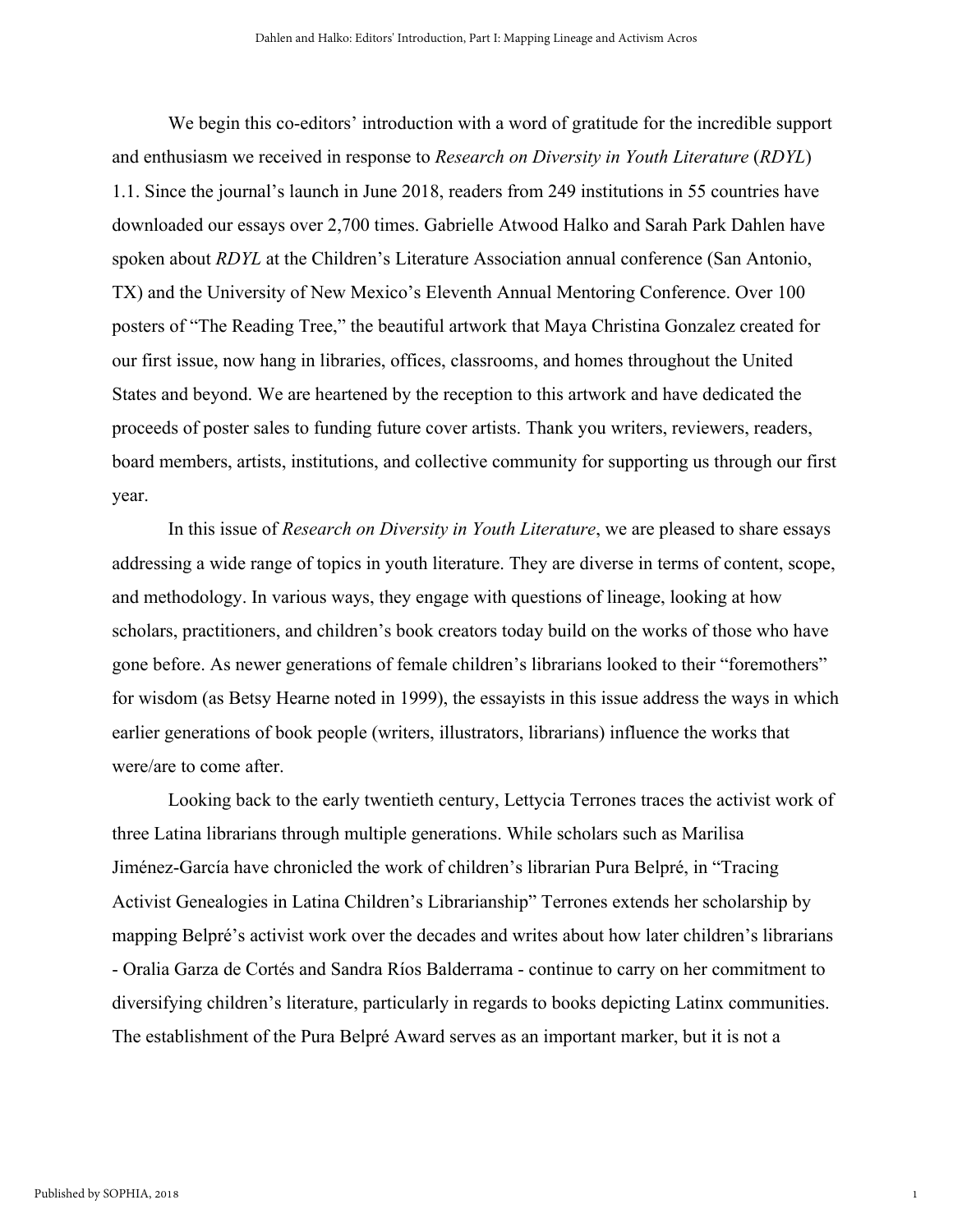culmination: the Award continues to highlight the many diverse accomplishments of Latinx writers and illustrators.

There are still too many untold stories of important events around the world. The 2018 publication of *The Night Diary* (Veera Hiranandani), which in 2019 won a Newbery Honor, provides a rare, intimate, first-person account of one family's survival during the Partition of India (1947). The Partition was one of the most violent and consequential moments in Indian and Pakistani history, but as Nithya Sivashankar points out, there is still a great paucity of books addressing this topic for young people. In "Religion, Riots and Rift: Representations of the Partition of 1947 in English-Language Picture Books," Sivashankar analyzes the few picture books about this cultural and historical trauma that do exist. She also takes care to note the gaps and silences; for example, Sivashankar has not found any Pakistani- or Bangladeshi-authored English-language picture books that take place during the Partition. In regards to this topic, there is still much more to be said.

In recent years, Dr. Seuss' children's books have come under renewed scrutiny, especially when set against his larger body of works. For example, in early 2017, activist students in South Pasadena, California, pushed back on their school's Dr. Seuss Week celebration by distributing flyers depicting and explaining some of his racist cartoons (Bologna).That same year, children's book authors Lisa Yee, Mike Curato, and Mo Willems declined to attend the Springfield Children's Literature Festival because the Amazing World of Dr. Seuss Museum, where the Festival was to take place, refused to remove a racist mural depicting a stereotypical Chinese caricature from *And to Think That I Saw It on Mulberry Street* (Bever). In "The Cat is Out of the Bag: A Critical Race Analysis of Dr. Seuss's Children's Books," Katie Ishizuka and Ramón Stephens count and analyze the many depictions of racism and othering throughout Dr. Seuss' books. This builds on their 2018 The Conscious Kid blog post, "A Critical Race Reading of Dr. Seuss and Resource Guide for Read Across America Day 2018," which provides some of their preliminary findings and resources for better understanding racialized imagery in works for young people. "The Cat is Out of the Bag" is one model of the type of scholarship that *RDYL* strives to promote - works that create relationships between *RDYL*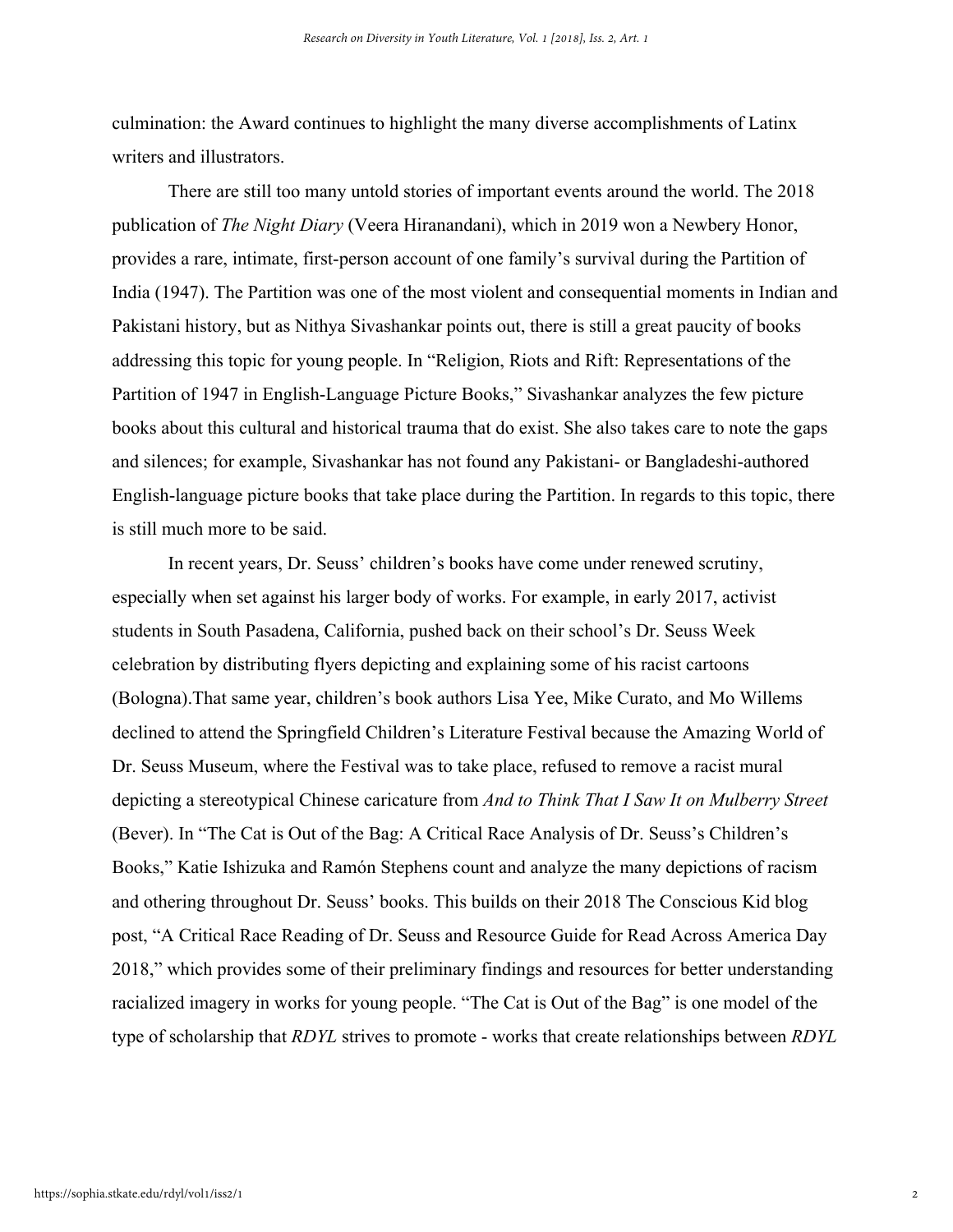and like-minded organizations and provide another platform through which they can share their scholarship.

In addition to these essays, we present two reviews under the direction of *RDYL*'s new book review editor, Sonia Alejandra Rodríguez. In an update to their groundbreaking text, *The Heart Has Its Reasons: Young Adult Literature with Gay/Lesbian/Queer Content, 1969-2004* (2006), Michael Cart and Christine A. Jenkins expand their analyses of LGTBQ young adult literature in *Representing the Rainbow in Young Adult Literature: LGBTQ+ Content since 1969*. Jason Vanfosson thoughtfully places their new text into a more contemporary context, pointing out the ways in which Cart and Jenkins have updated *Representing the Rainbow* to reflect the expansion of this canon. In the review for *Voices of Resistance: Interdisciplinary Approaches to Chican@ Children's Literature*, Domino Renee Perez praises the multivalent text not only for its attention to Latinx children's literary tradition but also for its resources to resist the many forces that seek to minimize Chican $\omega$  lives and representations thereof.

Finally, given *RDYL's* activist mission and the socio-political environment of the past few years, Part II of *RDYL* 1.2 (to be published shortly after Part I is published) makes space for the discussing the ways in which young people have activated and advocated for themselves and their communities. In early 2018 the co-editors asked doctoral student and debut author Breanna McDaniel (*Hands Up*, illustrated by Shane Evans, 2019) to edit a special section on youth activism in childhood and children's media. We envisioned essays where young people could address their activism in movements such as Black Lives Matter and March for Our Lives and where scholars could produce short pieces in which they both encouraged activism in the field of publishing and interrogated depictions of activism in youth literature. Additionally, we are thrilled to publish an illustration created by Amelia Hare, a young artist, for the cover of our second issue. We hope you will be energized and inspired as you engage with this work!

#### **Notes**

1. In the co-editors introduction to *RDYL* 1.1, we wrote that Marilisa Jiménez García was one of the scholars present in the December 2016 cafe meeting. While Jiménez García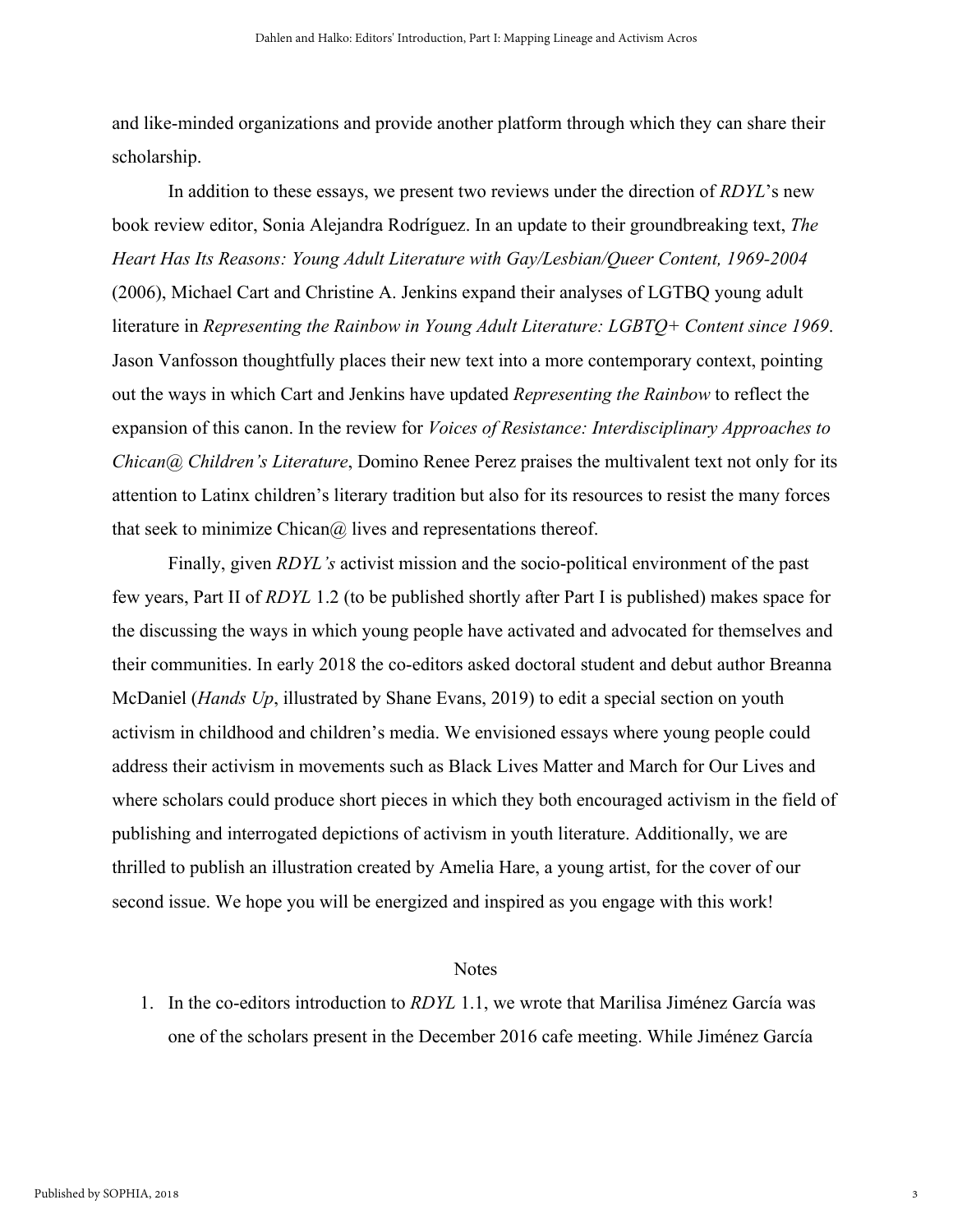played a crucial part in the early conversations in launching *RDYL*, she was not actually present at that meeting.

### Works Cited

Bever, Lindsey. "Dr. Seuss Museum to Replace Mural After Complaints that it Depicted 'Jarring Racial Stereotype.'" *The Washington Post*, 6 October 2016, [https://www.washingtonpost.com/news/arts-and-entertainment/wp/2017/10/05/dr-seuss](https://www.washingtonpost.com/news/arts-and-entertainment/wp/2017/10/05/dr-seuss-museum-under-fire-over-mural-depicting-jarring-racial-stereotype-of-a-chinese-man/?utm_term=.caf0bf1f7dd9)[museum-under-fire-over-mural-depicting-jarring-racial-stereotype-of-a-chinese-man/?ut](https://www.washingtonpost.com/news/arts-and-entertainment/wp/2017/10/05/dr-seuss-museum-under-fire-over-mural-depicting-jarring-racial-stereotype-of-a-chinese-man/?utm_term=.caf0bf1f7dd9) [m\\_term=.caf0bf1f7dd9.](https://www.washingtonpost.com/news/arts-and-entertainment/wp/2017/10/05/dr-seuss-museum-under-fire-over-mural-depicting-jarring-racial-stereotype-of-a-chinese-man/?utm_term=.caf0bf1f7dd9) Accessed 13 February 2019.

- Bologna, Caroline. "Kids Use 'Dr. Seuss Week' To Teach Classmates About His Racist Cartoons." *The Huffington Post*, 6 March 2017, https://www.huffpost.com/entry/kids-use-dr-seuss-week-to-teach-classmates-about-his-ra cist-cartoons\_n\_58b99751e4b0b9989417281f. Accessed 13 February 2019.
- *2018 Children's Literature Association Conference*. Children's Literature Association, https://chla.memberclicks.net/2018. Accessed 7 January 2019.
- Hearne, Betsy. "Sacred Texts: What Our Foremothers Left Us in the Way of Psalms, Proverbs, Precepts, and Practices." *The Horn Book Magazine*, September/October 1999, pp. 536-547.
- Jiménez-García, Marilisa. "The Pura Belpre Medal: the Latino/a Child in America, the Need for Diversity, and Name-branding Latinidad." *Prizing Children's Literature: The Cultural Politics of Children's Book Awards*, edited by Kenneth B. Kidd and Joseph T. Thomas, Routledge, 2016, pp.104-117.